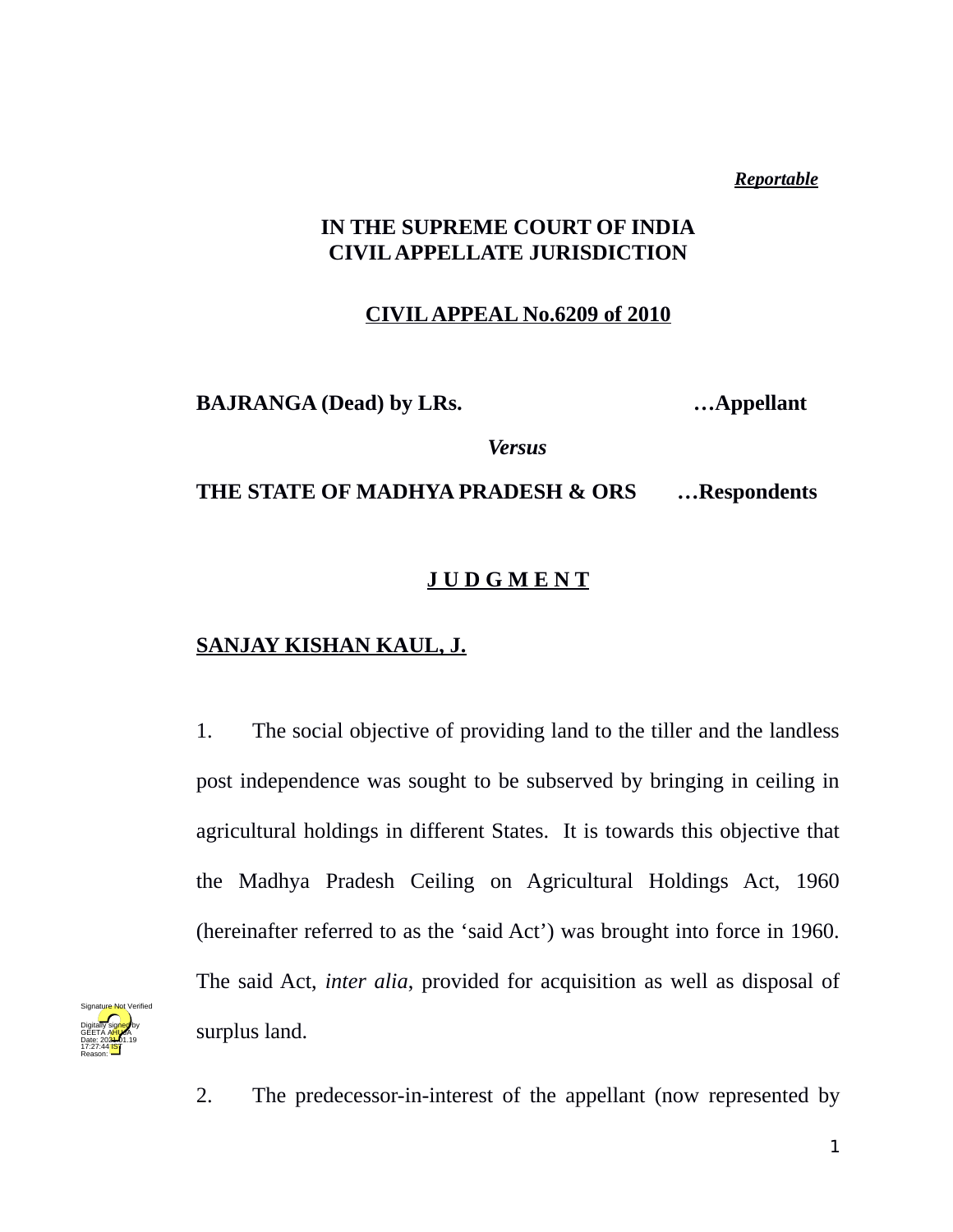the LRs) was the *bhumiswami* of agricultural dry land measuring 64.438 acres situated in Village Bagadua, Paragna Sheopur Kala, District Morena, Madhya Pradesh. He was, thus, stated to be holding land in excess of the ceiling limit prescribed as per Section 7(b) of the said Act, whereby a holder along with his family of five members or less could hold a maximum amount of 54 acres of land. As a sequitur thereto the competent authority/competent officer (respondent No.2 herein) initiated the process to acquire the surplus land and issued a draft statement in Land Ceiling Case No.180/75-76/A-90(B) for acquisition of 10.436 acres of dry land from Survey Nos.755, 756, 780 and 881/1 (for short 'surplus land'). A final order dated 30.3.1979 was published declaring such land as surplus. In furtherance of the aforesaid, the respondents herein initiated the process of taking over possession and eviction under Section 248 of the Madhya Pradesh Land Revenue Code, 1959 (hereinafter referred to as the 'said Code') (the provision has since been deleted).

3. The appellant being aggrieved by the final order dated 30.3.1979 filed a suit for declaration of title and permanent injunction before the Court of Civil Judge Class-II, Sheopur Kala, District Morena. It is the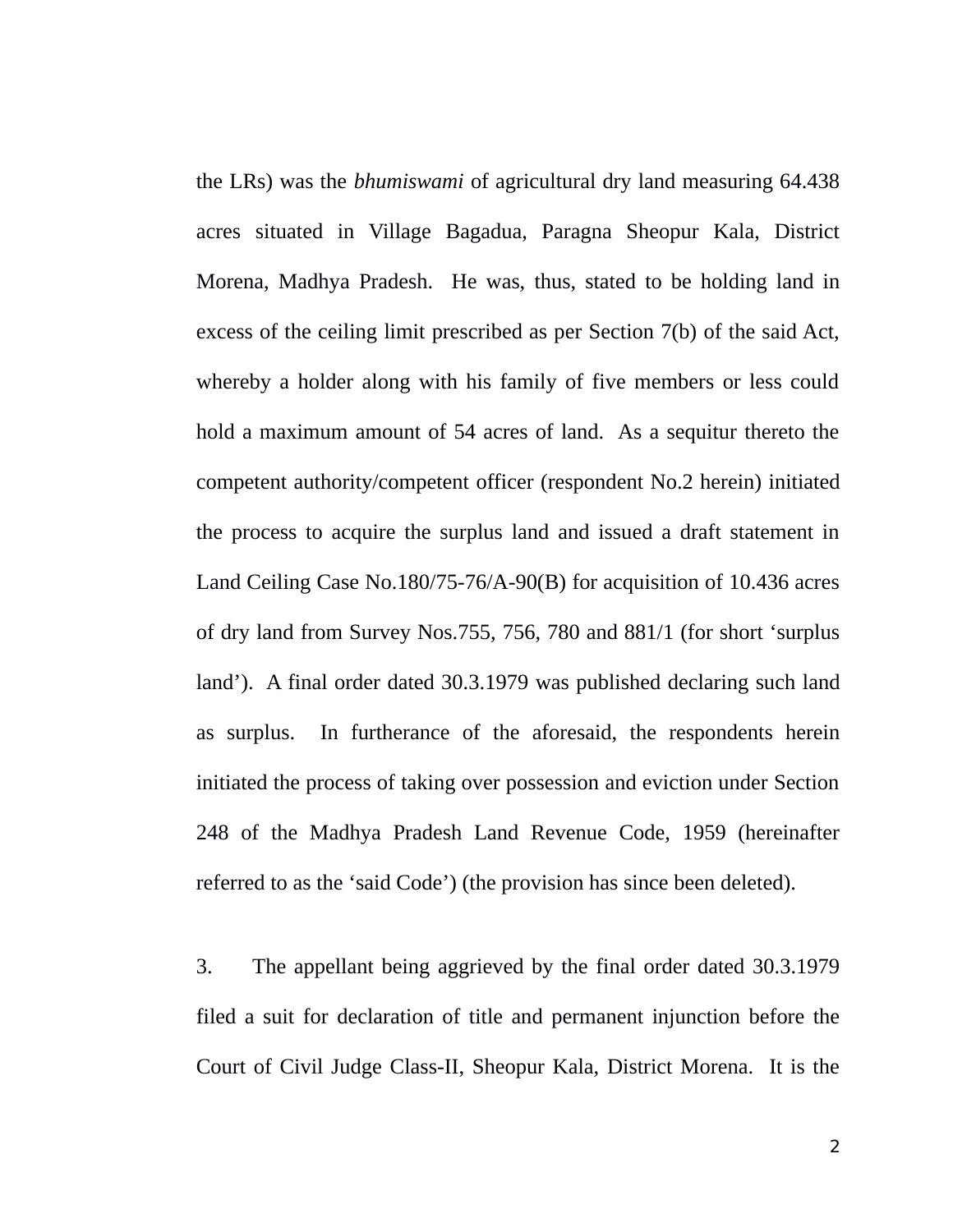say of the appellant, as per averments in the plaint, that the proceedings to recover land from him were illegal as he was actually left with only 54 acres of land which was within the prescribed ceiling limit in view of the fact that the land measuring 17 bighas and 7 biswa in Survey No.77 had been decreed in favour of one Jenobai, who was in *kabza kasht* (possession by cultivation) of the land for about 20 years. She had filed a civil suit, being Civil Suit No.319/75A O.C. on 15.10.1975 against the appellant seeking declaration of title and permanent injunction with respect to the aforementioned land. There had been an admission of the ground position by the appellant and thus, the suit was decreed on 5.3.1979 declaring Jenobai to be the owner in possession of the said land. We may note that Jenobai is actually the mother-in-law of the appellant and according to her, this land was being cultivated by her on the basis of half and half of the land proceeds. However, subsequently the appellant developed improper intent and taking advantage of her being a widow and an old woman, had colluded with the Patwari to get this disputed land mutated in his name.

4. The suit filed by the appellant was contested by the respondents herein and they took a defence in the written statement that the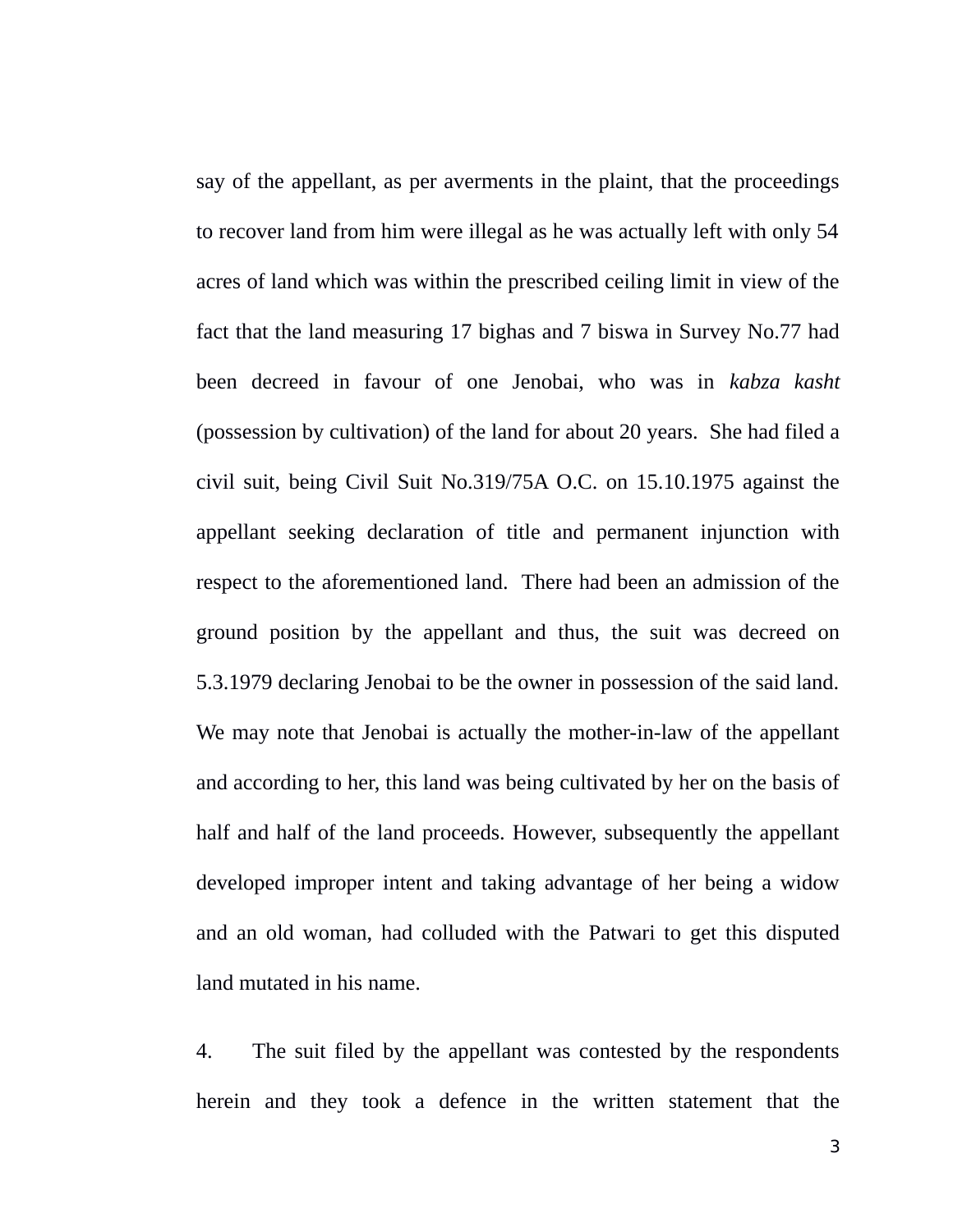possession of the surplus land had been taken over and allotted to other cultivators. There was, however, an admission that the appellant in the return, filed as per Section 9 of the said Act, mentioned the aspect of the pending suit qua Survey No.77. However, it was contended that the appellant had neither submitted a copy of the suit nor any proof of pendency of the suit. The suit was alleged to be collusive inasmuch as Jenobai, in fact, was the mother-in-law of the appellant and the endeavour was to prevent the surplus land from being acquired. It was pleaded that Jenobai, if she had title or possession of the land in survey No.77, would have submitted a claim before the competent authority after the draft statement was issued. The appellant was also alleged to not have submitted any objection to the draft statement and the remedy of the appellant was stated to be by way of an appeal before the competent court which was not pursued. The order of the competent authority was stated to have become final and, thus, the action for taking over possession of surplus land and allotment thereof was lawful.

5. The trial court decided the suit post trial *vide* judgment and decree dated 7.10.1997. The trial court held that the appellant was the *bhumiswami* in respect of the survey number in question and the suit was

4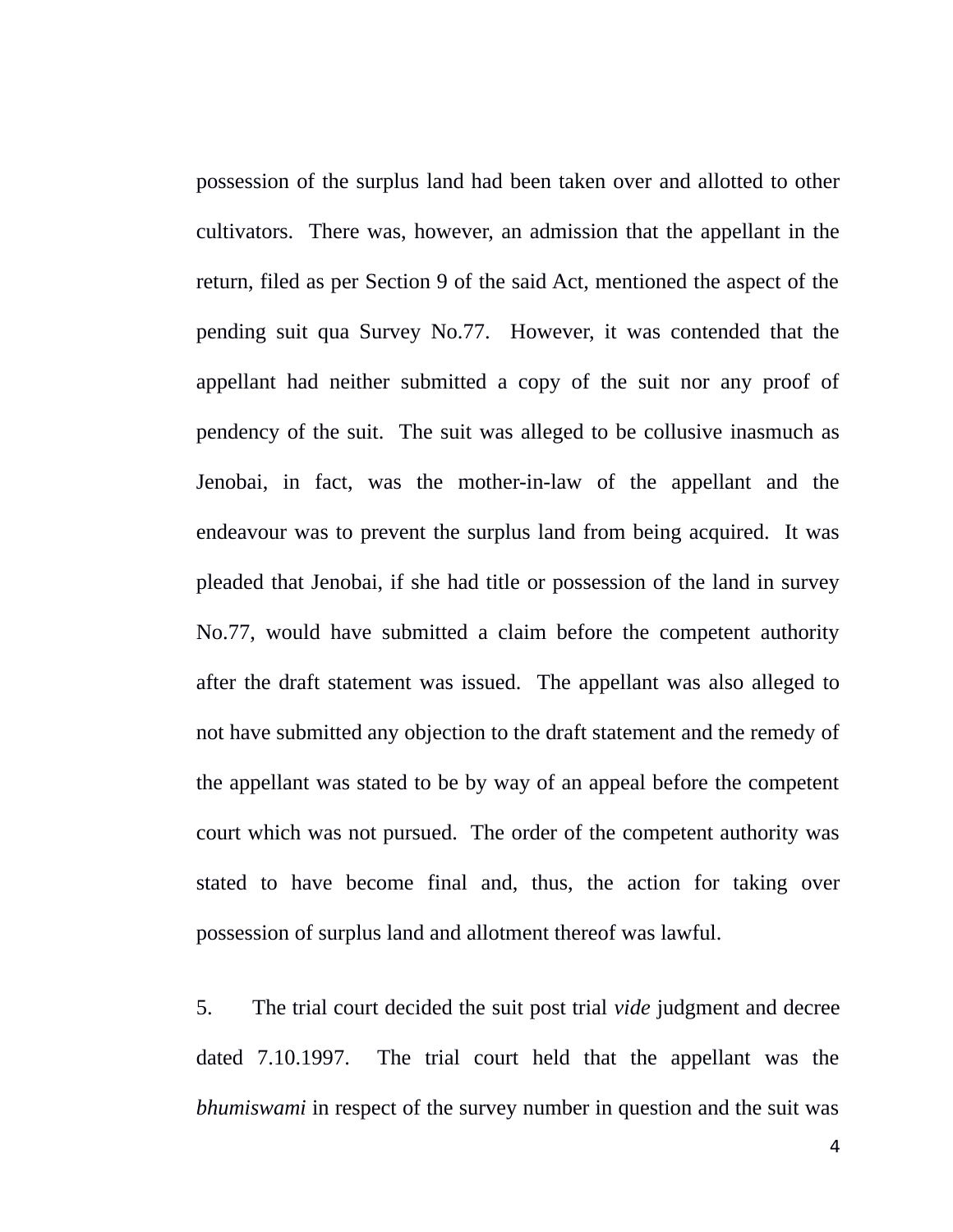collusive with Jenobai having knowledge of the ceiling proceedings. These findings resulted in a dismissal of the suit.

6. The appellant filed an appeal under Section 96 of the Code of Civil Procedure, 1908 (hereinafter referred to as the 'CPC') before the Court of Additional District Judge, Sheopur Kala, District Morena. The appellant's say was that in view of the pendency of the suit filed by Jenobai, the proceedings under the said Act should have been kept in abeyance in view of the provisions of Section 11(4) of the said Act. The relevant provisions of Section 11 read as under:

"11. **Preparation of statement of land held in excess of the ceiling area. -** (1) On the basis of information given in the return under Section 9 or the information obtained by the competent authority under Section 10, the said authority shall after making such enquiry as it may deem fit, prepare a separate draft statement in respect of each person holding land in excess of the ceiling area, containing the following particulars:

(3) The draft statement shall be published at such place and in such manner as may be prescribed and a copy thereof shall be served on the holder or holders concerned, the creditors and all other persons interested in the land to which it relates. Any objection to the draft statement received within thirty days of the publication thereof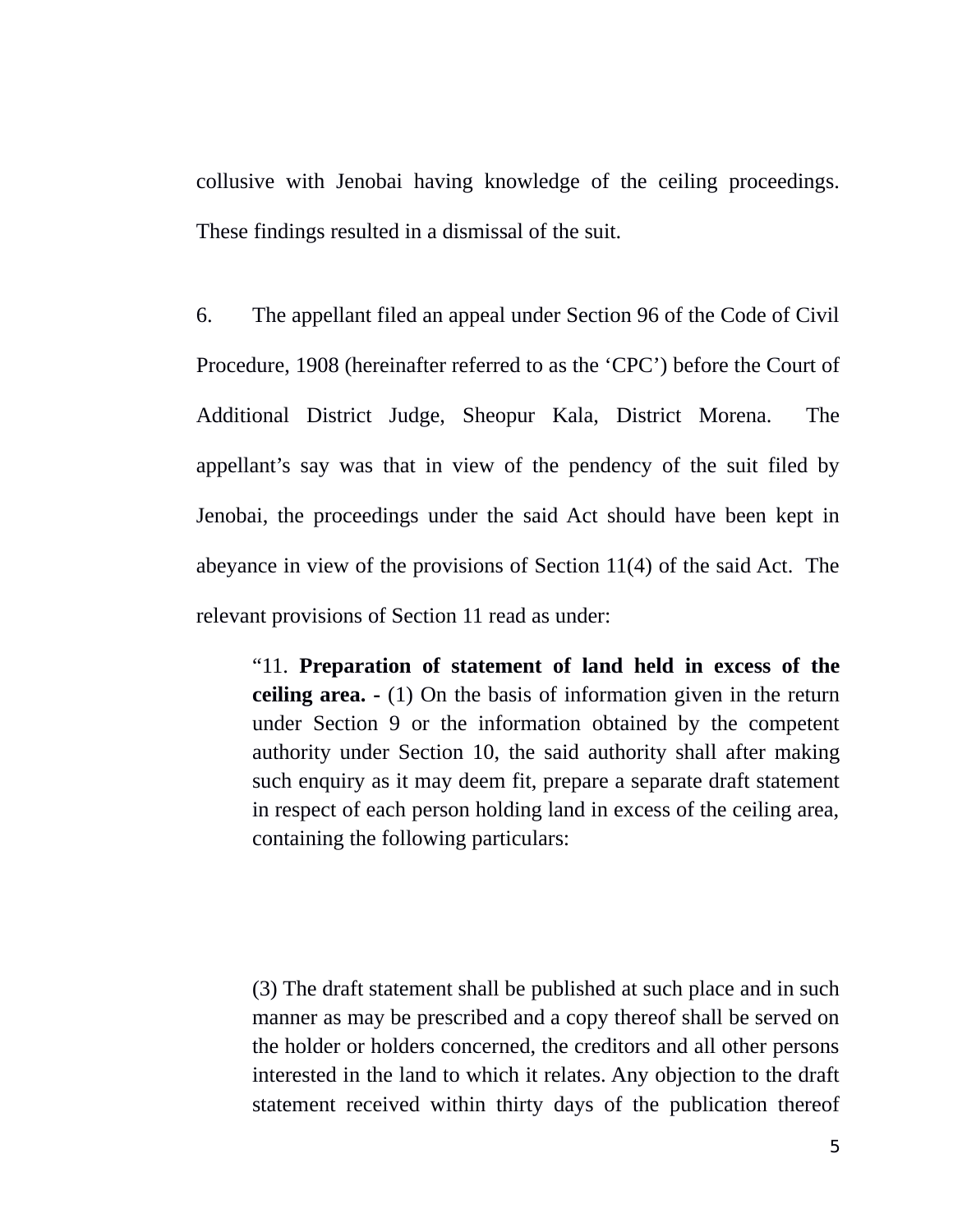shall be duly considered by the competent authority who after giving the objector an opportunity of being heard shall pass such order as it deems fit.

(4) If while considering the objections received under sub-section (3) or otherwise, the competent authority finds that any question has arisen regarding the title of a particular holder and such question has not already been determined by a Court of competent jurisdiction, the competent authority shall proceed to enquire summarily into the merits of such question and pass such orders as it thinks fit.

Provided that if such question is already pending for decision before a competent court, the competent authority shall await the decision of the court.

(5) The order of the competent authority under sub-section (4) shall subject to appeal or revision, but any party may, within three months from the date of such order, institute a suit in the civil court to have the order set aside, and the decision of such court shall be binding on the competent authority, but subject to the result of such suit, if any, the order of the competent authority shall be final and conclusive.]

[(6) After all such objections, have been disposed of, the competent authority shall, subject to the provisions of this Act and the rules made thereunder, make necessary alterations in the draft statement in accordance with the orders passed on objections and shall declare the surplus land held by each holder. The competent authority shall, thereafter, publish a final statement specifying therein the entire land held by the holder, the land to be retained by him and the land declared to be surplus and send a copy thereof the holder concerned. Such a statement shall be published in such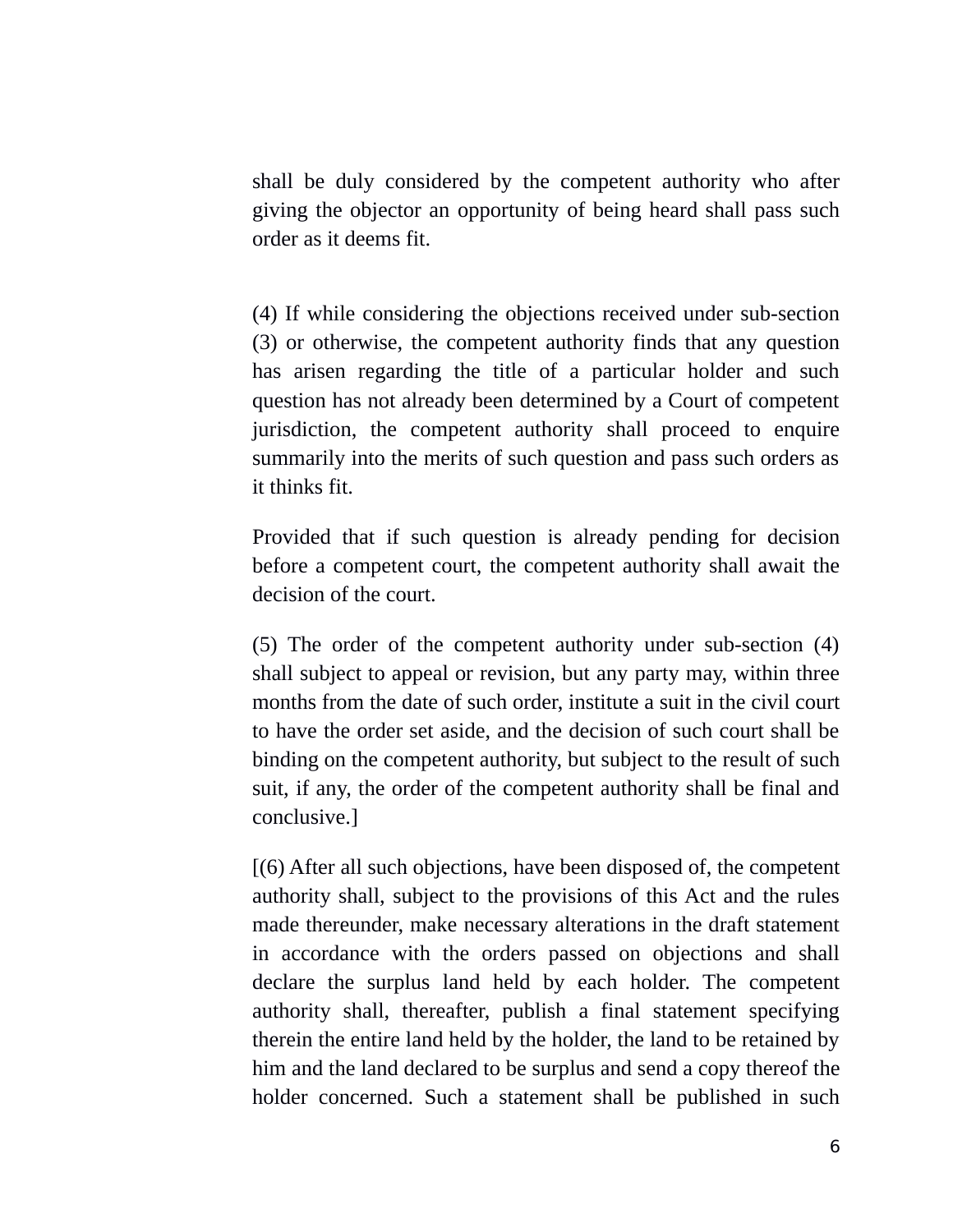manner as may be prescribed and shall be conclusive evidence of the facts stated therein.]"

7. The information about the pendency of the suit between Jenobai and the appellant had been furnished to the competent authority, and post decree of the suit the appellant had been left with only 54 acres of land. Thus, there was no reason to initiate proceedings to take possession of the disputed land. The appellate court noted the admission in the written statement filed by the respondents herein, that in the return filed by the appellant there was disclosure of the factum of Jenobai being in possession of Survey No.77 land as also of the pendency of the suit, being Suit No.319A/75 between her and the appellant. That being the factual position, Section 11(3) of the said Act mandated that the copy of the draft statement ought to have been served on Jenobai as she was an 'interested person' in the land. The acquisition proceedings had to be kept in abeyance in view of the proviso to Section 11(4) of the said Act till the disposal of the suit, and that such a judgment of the civil court was binding on the competent authority. The suit was stated to have been decreed for 3.306 hectares out of 17.715 hectares of land recorded in the name of the appellant, resultantly leaving 14.399 hectares of land, which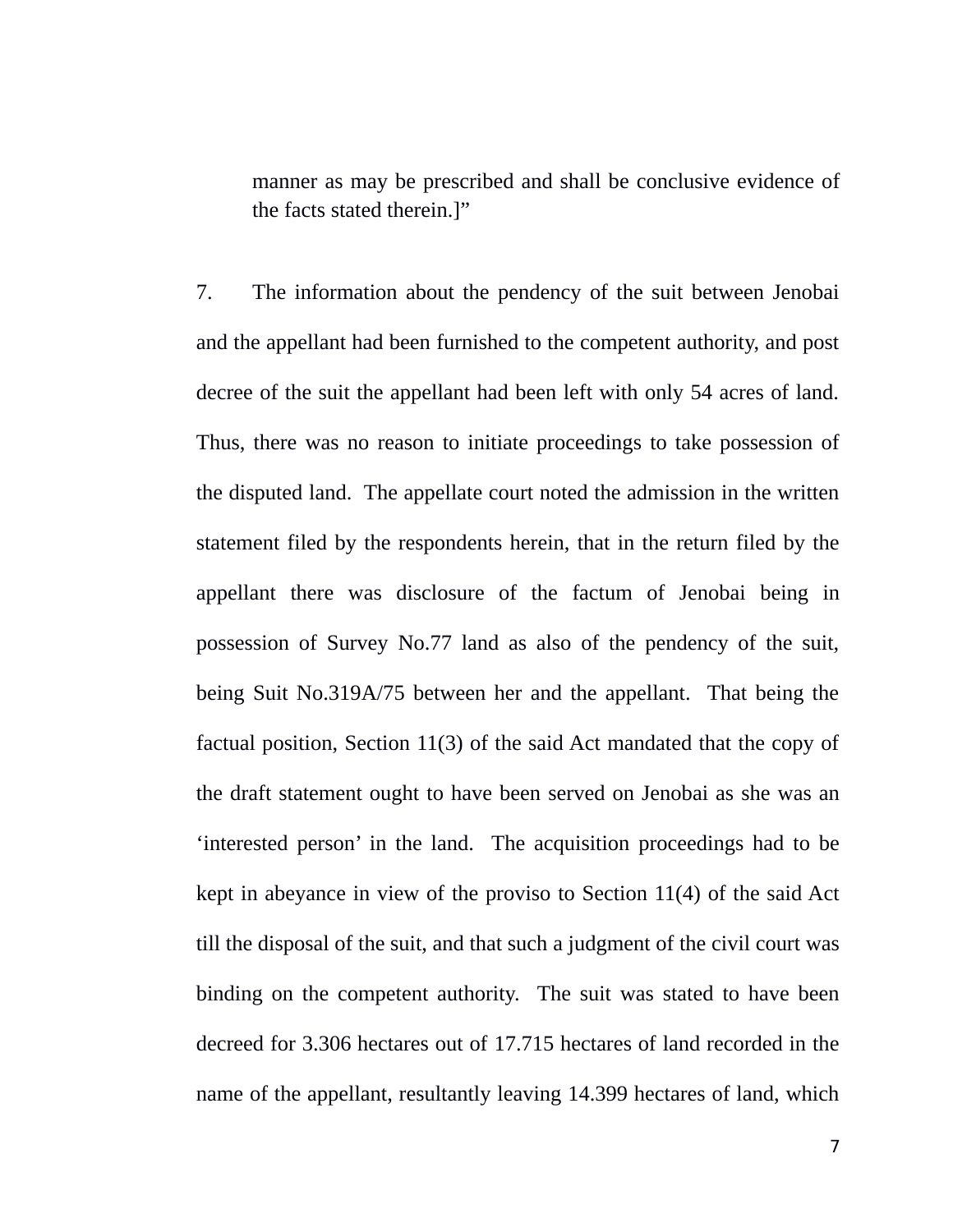was within the prescribed limited under Section 7 of the said Act. On the basis of these findings, the appeal was allowed and the judgment of the trial court was set aside on the ground that the competent authority had failed to comply with the statutory provisions under Section 11(3) and 11(4) of the said Act. The appellant was declared as the *bhumiswami* of the surplus land and the respondents were restrained from interfering with his possession of the land.

8. It is now the turn of the respondents herein to prefer an appeal under Section 100 of the CPC before the High Court of Madhya Pradesh, Gwalior Bench in Second Appeal No.644 of 1998. The High Court *vide* order dated 8.5.2008 framed two substantive questions of law, which read as under:

"i. Whether the jurisdiction of the Civil Court challenging the order of the Competent Officer is barred under Section 46 of the said Act?

ii. Whether the judgment and decree of the first appellate court is sustainable under the provisions of the said Act?"

9. On a conspectus of the matter, the High Court allowed the appeal. The rationale for the same was that after the publication of the draft statement neither the appellant nor Jenobai had filed objections. In the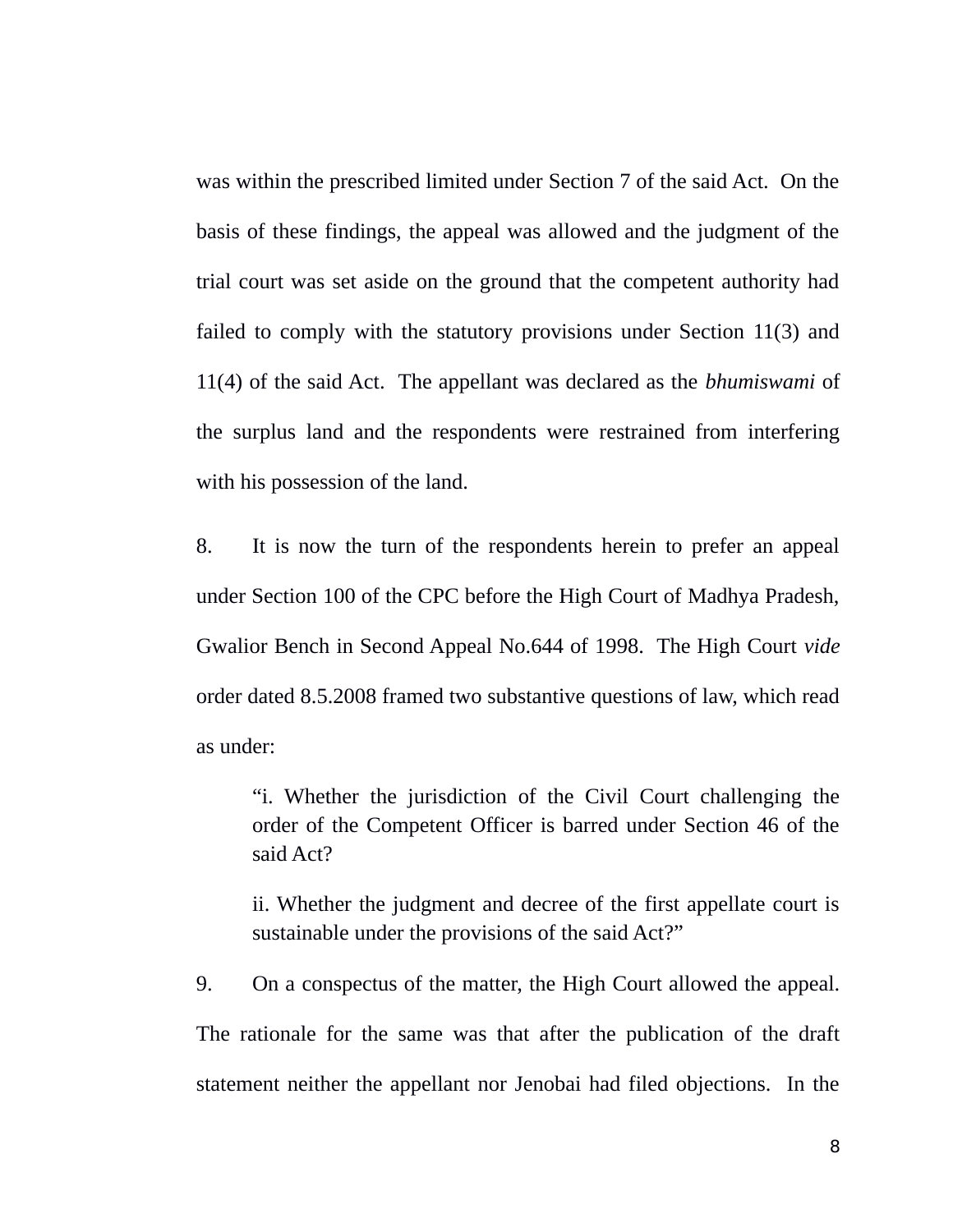revenue records the appellant's name was recorded as holder of the entire agricultural land in question. No information was stated to have been provided to the competent authority giving particulars of the suit of Jenobai. The competent authority was found not at fault in the alleged breach of Sections 11(3) and 11(4) of the said Act as the information germane for the same had not been disclosed.

10. The appellant at that stage, thus, approached this Court by the present Special Leave Petition and on 2.3.2009, notice was issued and status quo was directed to be maintained. Subsequently, leave was granted on 26.7.2010 and ad interim order was made absolute till the disposal of the appeal.

11. On the appeal being taken up for hearing on 16.1.2020 an order was passed recording the factual controversy as to whether the appellant had filed objections giving particulars of the pendency of the civil suit. This was so as in terms of Section 9(iv) of the said Act that such particulars were required to be stated. Even on the question of maintainability of the suit, it was mentioned that it was necessary to peruse the objections filed by the appellant to determine whether the

9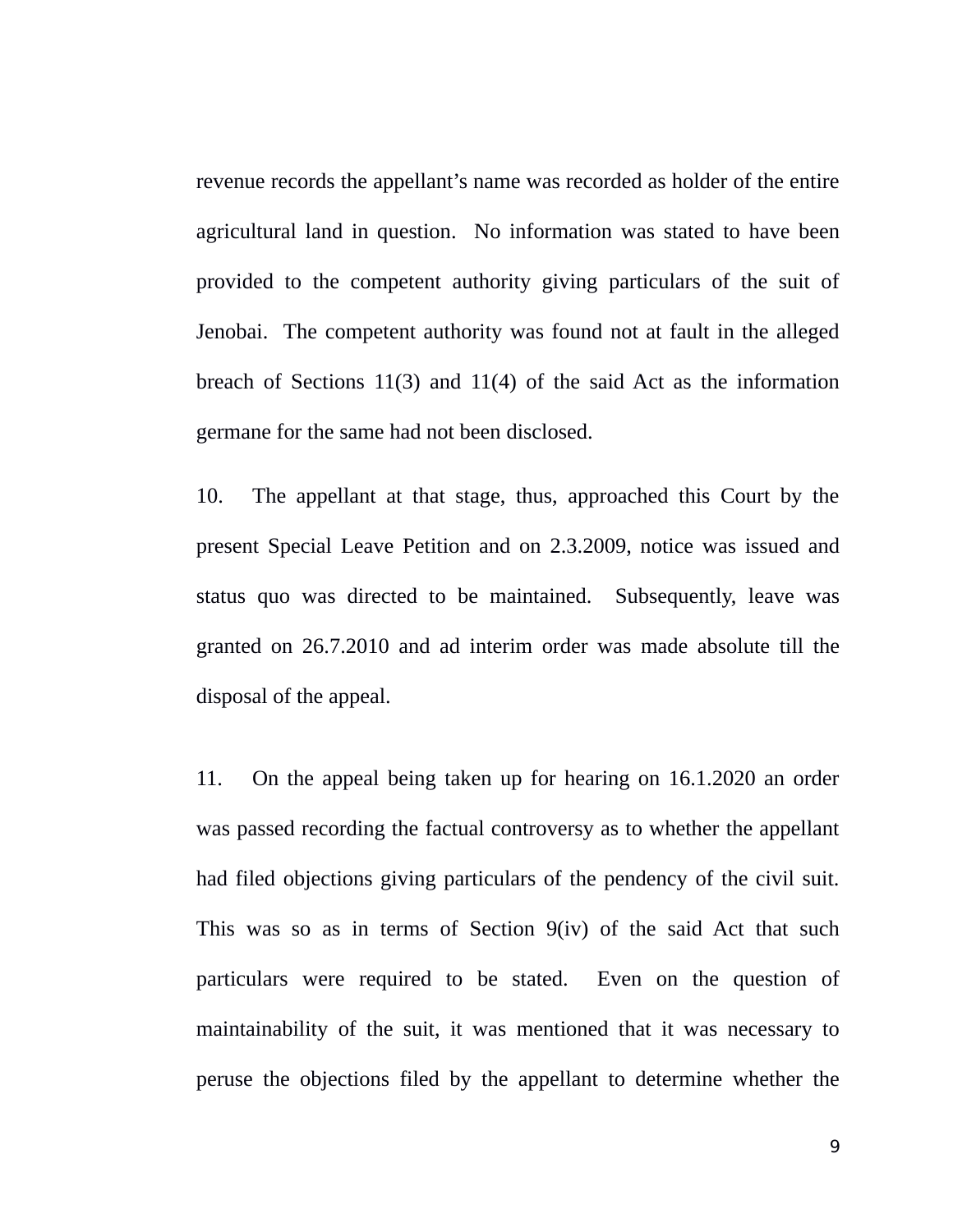requirement of Section 9 of the said Act had been fulfilled, Thus, records of the last ceiling case were directed to be produced by the respondents herein. The records were, however, not produced and, thus, on 9.9.2020, an order was passed giving further time but directing that failure to produce the record would result in an adverse inference being drawn against the respondents herein.

12. The respondents filed an affidavit on 26.9.2020 stating that the records were untraceable including the objections filed by the appellant. It appears that due to carving out of some districts the records could not be traced out. The son of the appellant had stated that he did not have the record either.

13. We have heard learned counsel for the parties, albeit in the absence of the aforesaid record, which was not produced right till the date of hearing.

14. The appellant canvassed that the civil suit filed was maintainable as the bar of jurisdiction of the civil court did not come into play as specified in Section 46 of the said Act in view of the provisions of Sections 11(4) and 11(5) of the said Act read together. Section 46 of the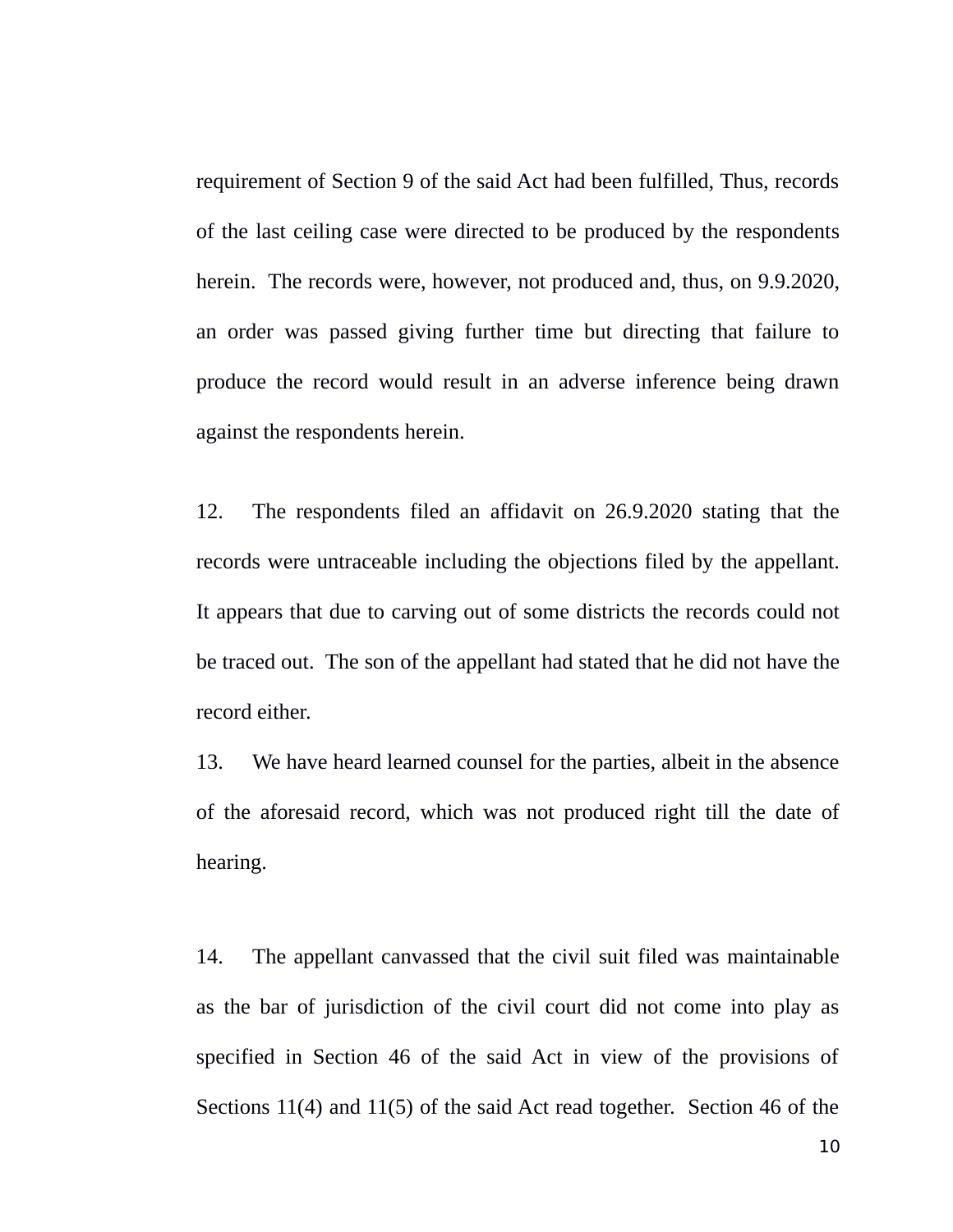said Act reads as under:

"46. **Bar of jurisdiction of Civil Courts.** – Save as expressly provided in this Act, no Civil Court shall have any jurisdiction to settle, decide or deal with any question which is by or under this Act required to be settled, decided or dealt with by the competent authority."

<span id="page-10-0"></span>15. The plea, thus, was that the Section begins with a saving clause qua the bar of civil court – "Save as expressly provided in this Act….." The provisions of Section 46 were pleaded to be expressly subject to the provisions of Section 11(5) of the said Act and the observations in *Competent Authority, Tarana District, Ujjain (M.P.) v. Vijay Gupta & Ors.[1](#page-10-0)* were relied upon, opining that a suit can be filed in a civil court within three months of passing of an order by the competent authority under Section 11(4) of the said Act in view of the provisions of Section 11(5) of the said Act. There was pleaded to be an admission about the disclosure of the appellant regarding the factum of the suit filed by Jenobai in the returns and, thus, the respondents herein were required to wait for the outcome of the suit and should have also invited objections from Jenobai. The decree in the civil suit between the appellant and Jenobai was, thus, submitted to be binding on the competent authority. 1 1991 Supp (2) SCC 631.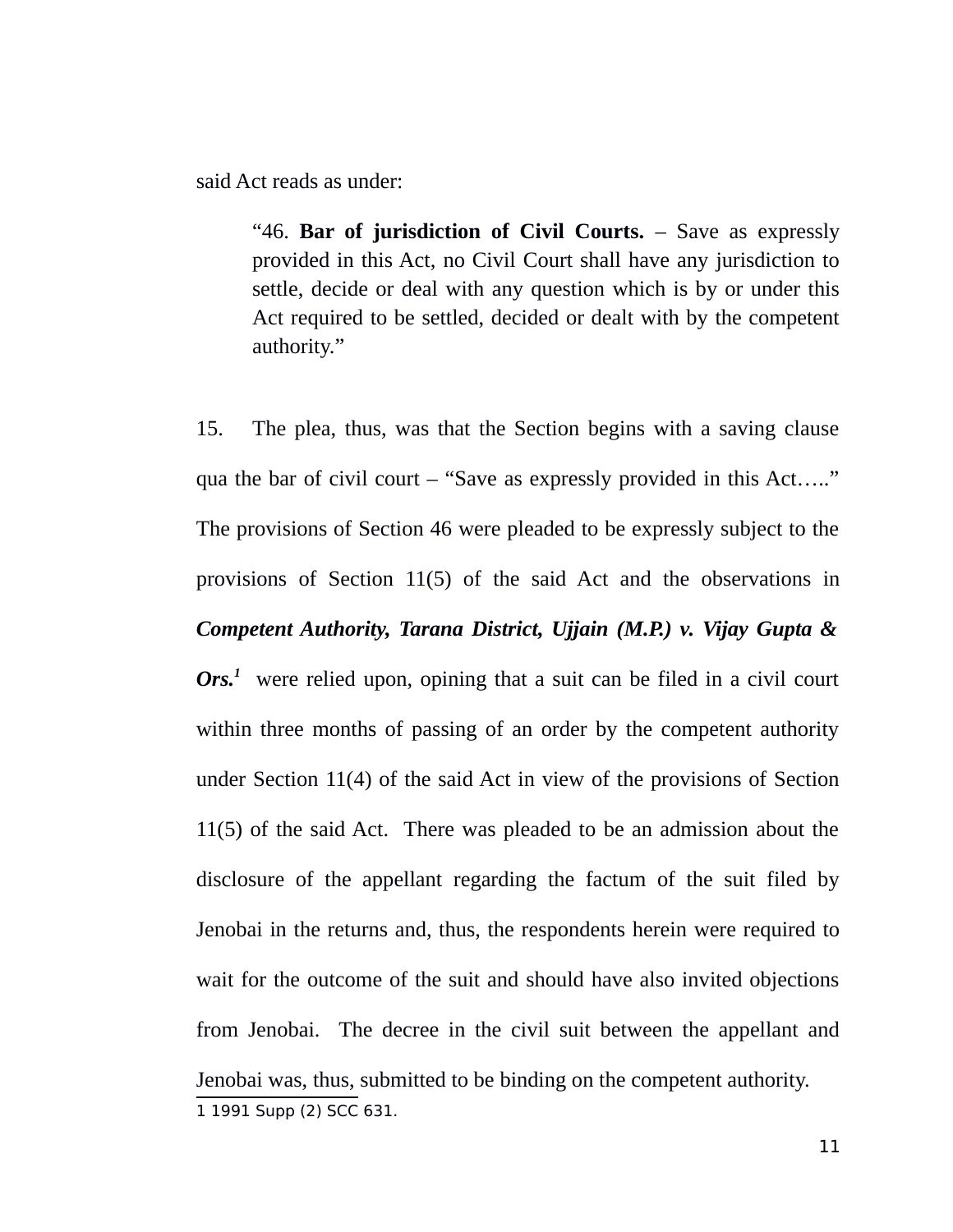16. On the other hand, the respondents herein reiterated that the suit filed by Jenobai was a collusive one and the object of the institution was to circumvent the provisions of the said Act. In this behalf, it was submitted that the suit under Section 11(5) of the said Act can only be instituted within three months from the date of Section 11(4) order, the date of which is not mentioned. However, even if the date of the subsequent order under Section 11(6) passed on 31.3.1979 is considered, the period of three months elapsed as the suit was filed on 31.8.1979/3.9.1979 (there is some discrepancy qua the dates as recorded in different proceedings). Further under Section 11(5) of the said Act, a suit can only be filed for setting aside the order under Section 11(4) of the said Act but no such prayer was made.

17. It was urged that after the order under Section 11(6) of the said Act is passed, the land vests with the State under Section 12 of the said Act and, thus, a suit for declaration of title was not maintainable. There was no challenge to the order under Section 11(6) of the said Act and, thus, the suit was not maintainable. It was also urged that no suit lies against an order under Section 11(6) of the said Act in view of the judgment of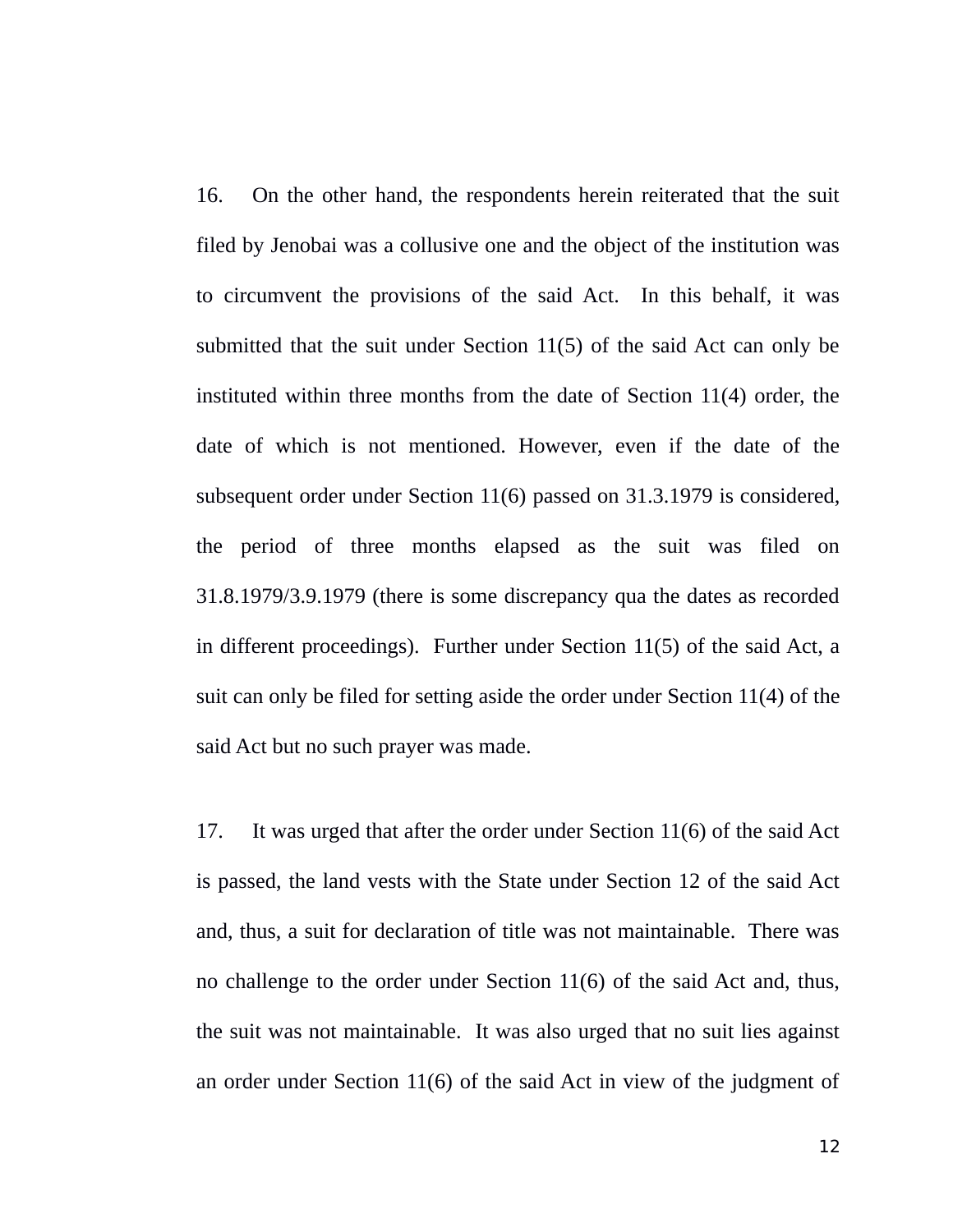this Court in *State of Madhya Pradesh & Anr. v. Dungaji (Dead) Represented by Legal Representatives & Anr.[2](#page-12-0)* Learned counsel for the respondents herein pleaded that though the appellant raised the issue about the pendency of the suit with Jenobai in the return filed under Section 9 of the said Act, the documents were not produced and exhibited in this behalf even before the trial court. The possession of Jenobai as reflected in the revenue records was not proved by any evidence led in that behalf. And, in fact, no such objections were filed before the trial court.

18. On the aspect of this Court observing that an adverse inference will be drawn as per the orders dated 16.1.2020 and 9.9.2020, it was submitted that the copy of the objections were never placed before the trial court, the first appellate court and the High Court and, thus, the appellant failed to discharge the burden of proving the case. There should, thus, be no occasion to draw the adverse inference against the respondents herein.

19. We have given a thought to the matter in the conspectus of what

<span id="page-12-0"></span>2 (2019) 7 SCC 465.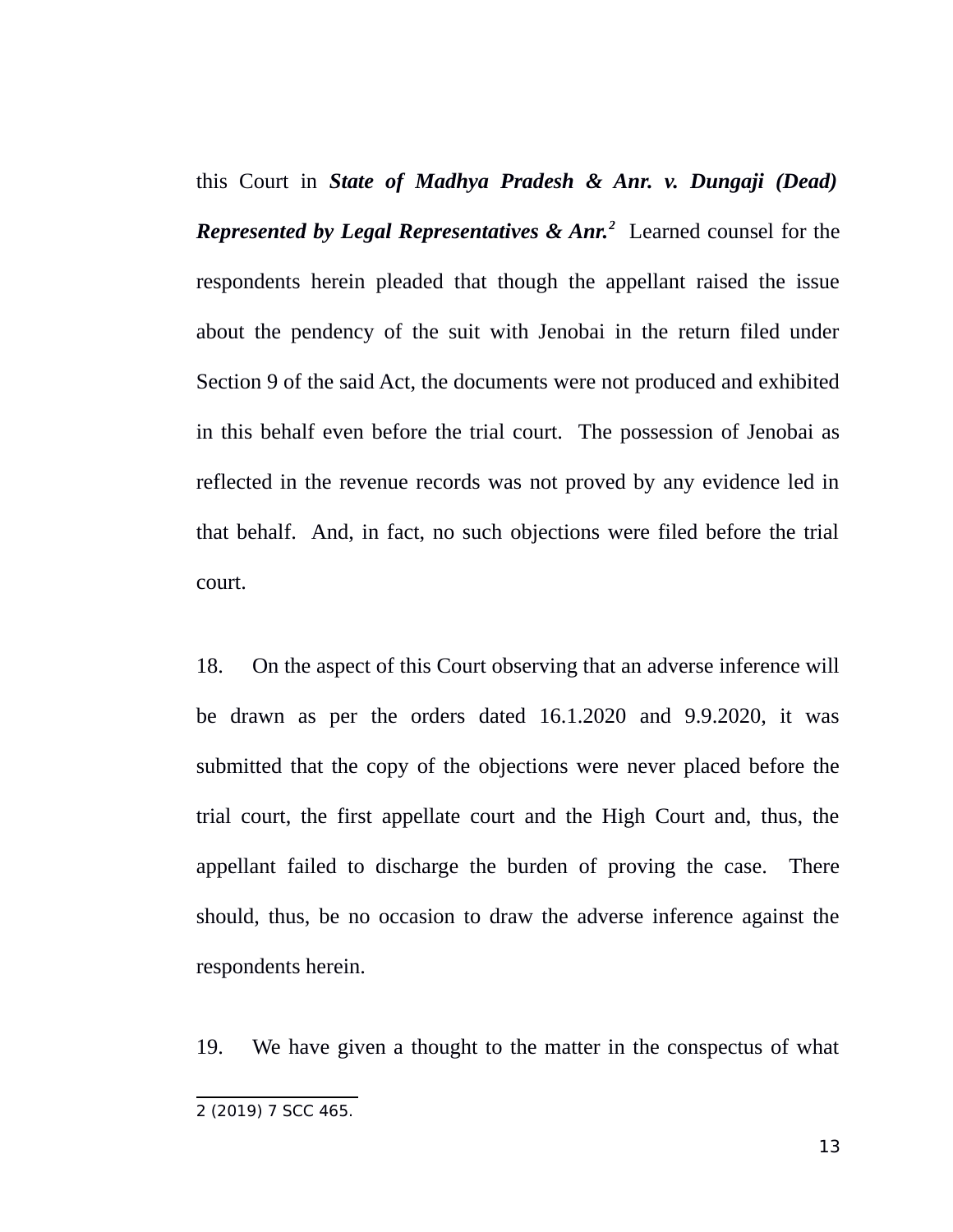has been urged before us on the different dates and the proceedings that had been recorded. The matter was taken up on 16.1.2020 and in view of the submissions advanced by the parties, the Court required perusal of the record. Thus, in the proceedings it was recorded that there was a factual controversy as to whether the appellant in pursuance of the draft statement in the objections filed had given the particulars of the pending civil suit filed by the mother-in-law of the appellant claiming part of the land held by the appellant. This was considered to be relevant as in terms of Section 9(iv) of the said Act such particulars are mandated to be given and, thus, the respondents herein being in breach or not of the other succeeding provisions of the Act would depend on this important aspect. We also took note of the fact that as per the respondents herein no particulars had been given and the suit was alleged to be collusive. In order to determine the question it was opined that this Court found it necessary to peruse the objections filed by the appellant to come to a conclusion.

20. On the said date itself, this Court also required the pleadings in the civil suit filed by the mother-in-law, Jenobai, to be placed on record as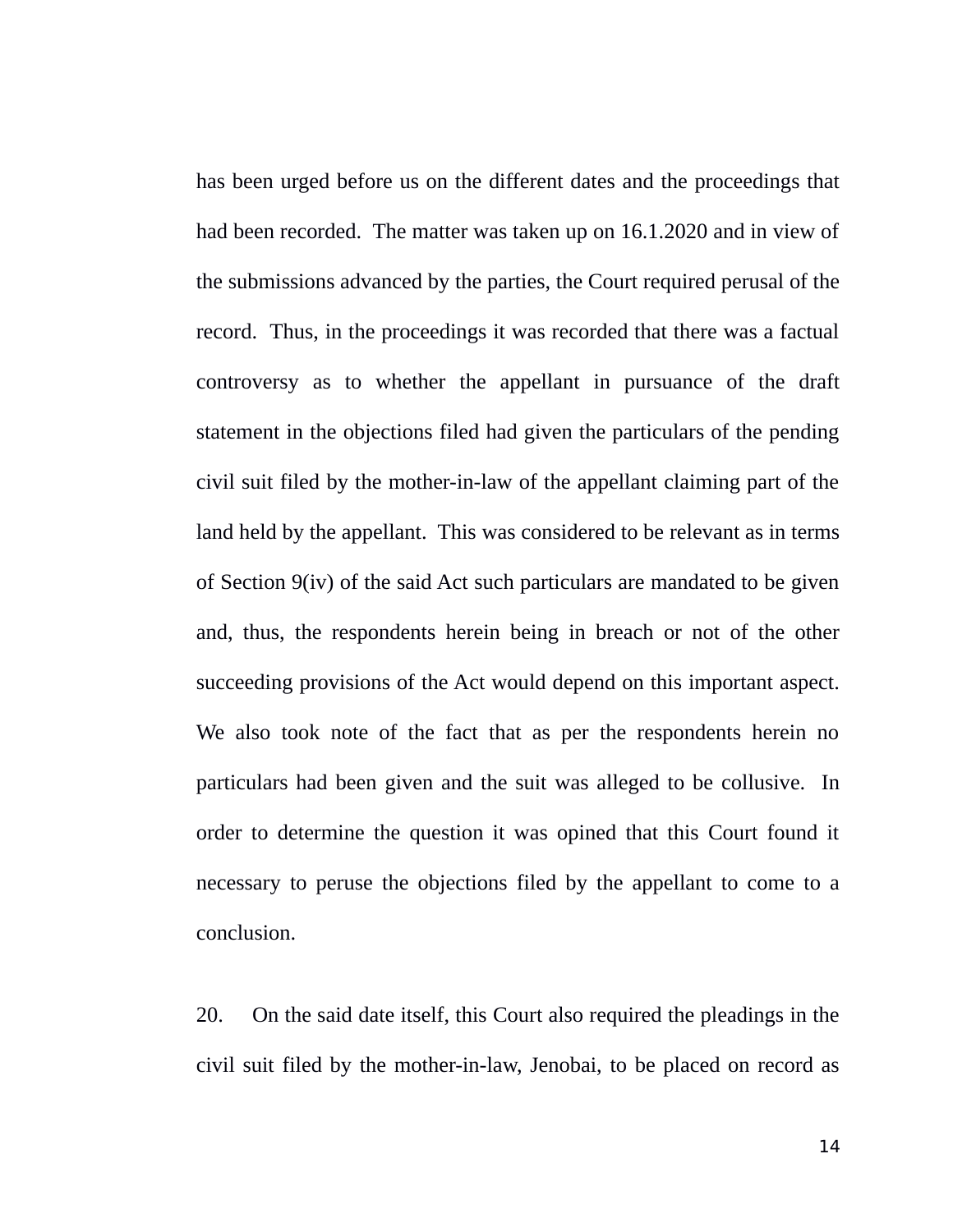also the judgment.

21. The appellant complied with the order dated 16.1.2020 by filing these additional documents but the respondents herein did not do the needful. It is in these circumstances that on 9.9.2020 this Court made it clear that in case the records are not filed adverse inference will be drawn. The natural sequitur to this is that the failure to place the aforementioned documents on record shows that there had been proper disclosure about the suit in the return filed under Section 9 of the said Act. The factum of disclosure of the suit could not really be doubted by the respondents herein in view of their own pleadings (admitted in the pleadings before the trial court, as perused by us). However, the records are alleged not to have been located.

22. The aforesaid factual matrix is, thus, to be examined in the context of the provisions of the said Act. The preparation of the statement of land held in excess of ceiling limit under Section 11 of the said Act has to be on the basis of information given in the return under Section 9 of the said Act, or the information obtained by the competent authority under Section 10 of the said Act after making an enquiry. In terms of Section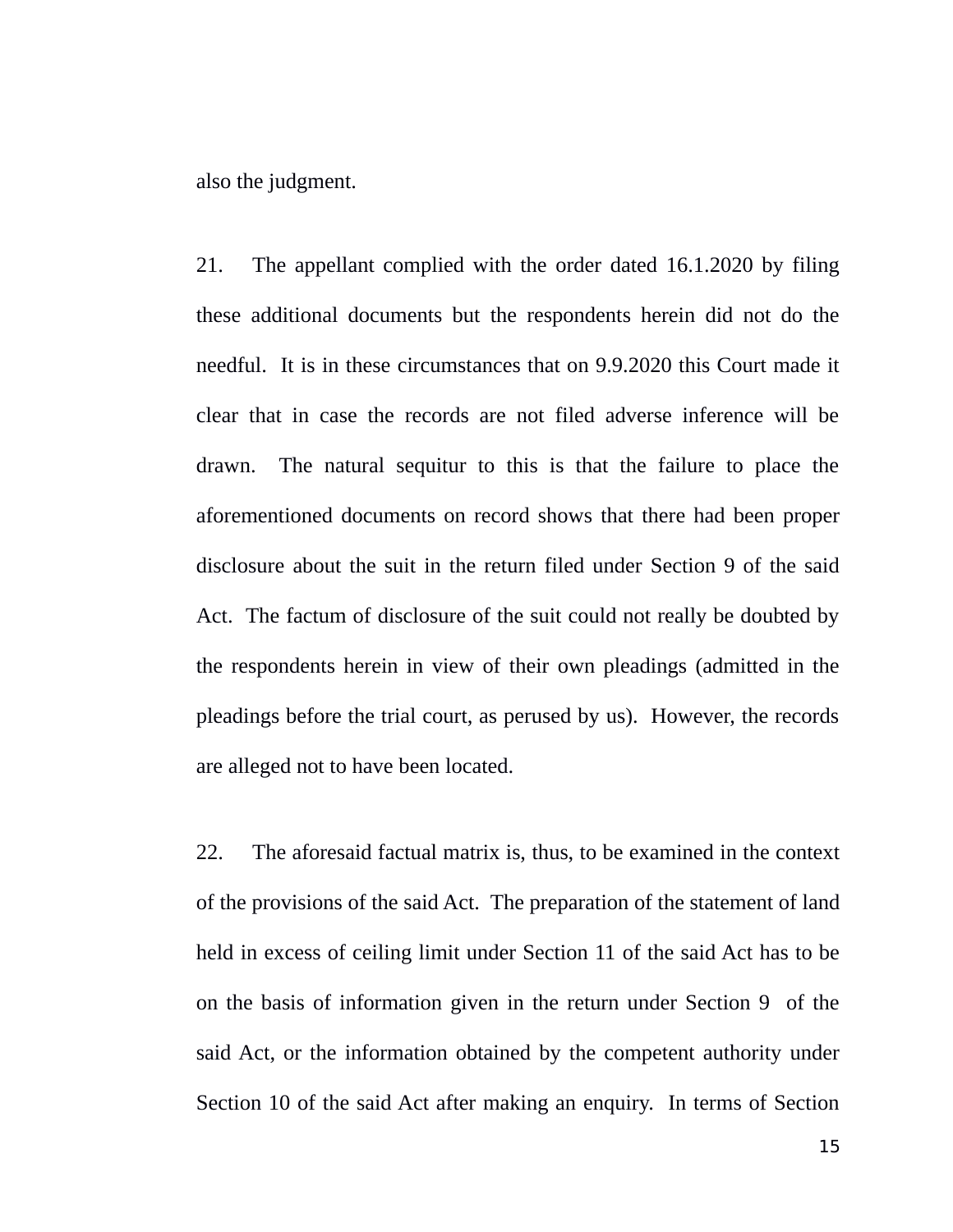11(3), the draft statement is to be published and served on the holder, the creditor and "all other persons interested in the land to which it relates." Once a disclosure is there that Jenobai had filed a suit, there has to be mandatorily a notice to her as otherwise any decision would be behind her back and would, thus, violate the principles of natural justice.

23. There is little ambiguity about the aforesaid position as in Section 11(4) it has been stated that in case the competent authority finds that any question has arisen regarding the title of a particular holder, which has not been determined by the competent court, the competent authority shall proceed to enquire summarily into merits of such question and pass such orders as it thinks fit. Thus, the power is vested with the competent authority to determine such conflict of the land holding. This is, however, subject to a proviso. The proviso clearly stipulates that if such a question is already pending for decision before the competent court, the competent authority shall await the decision of the court.

24. In our view, the embargo came there and then as once the disclosure was made the proceedings should have been kept in abeyance to await the decision in those proceedings. The occasion to pass orders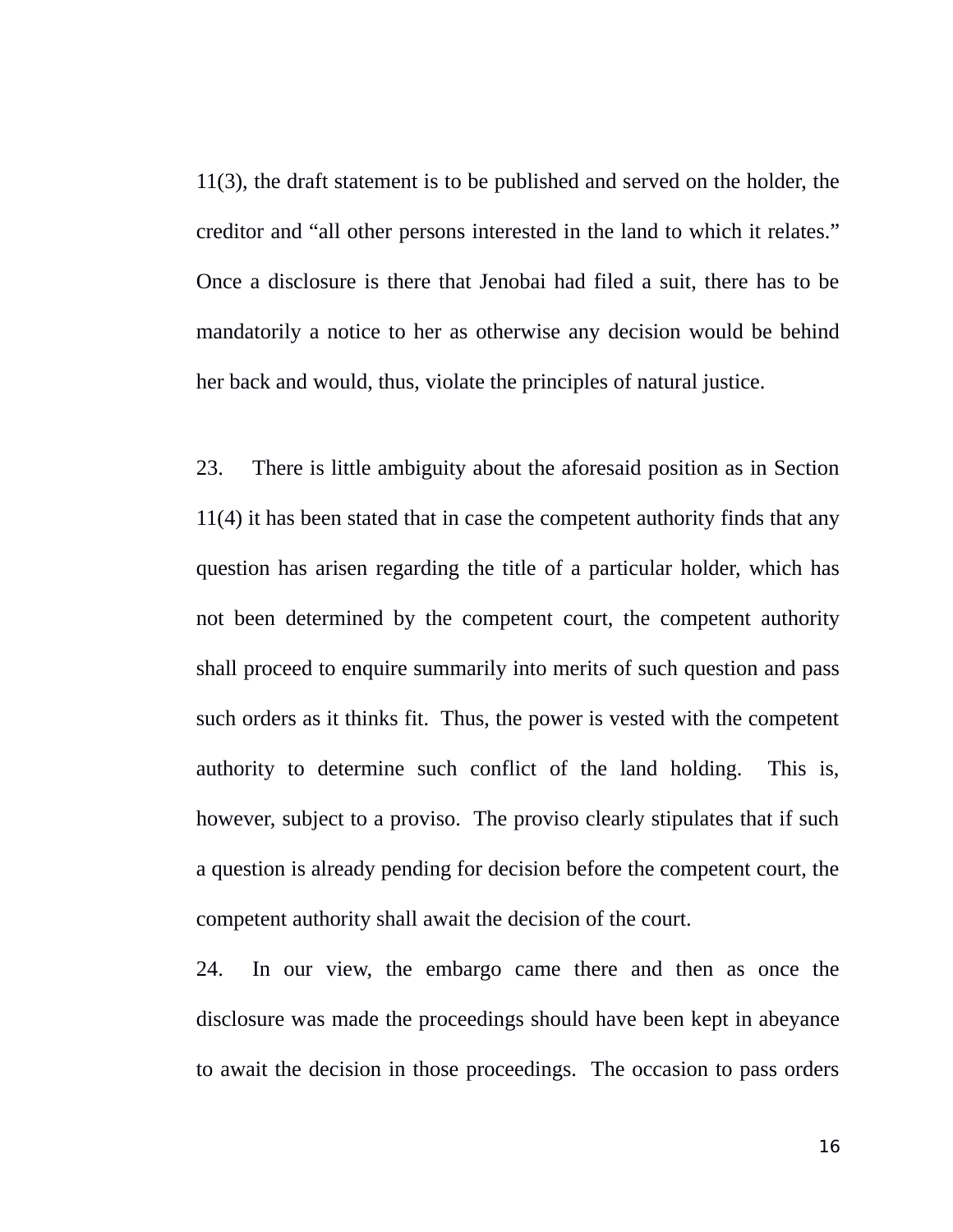under sub-section (5) and sub-section (6) of Section 11 of the said Act did not arise in the present case as in view of the disclosure of Jenobai's suit. Further proceedings should have been kept in abeyance to await the verdict in the suit as per proviso to sub-section (4) and notice should have been issued to Jenobai. All this has been observed to be in breach by the respondents herein. We are, thus, of the view that the findings of the appellate court in constructions of these provisions reflects the correct position of law in the given facts of the case.

25. The issue of jurisdiction of civil court is no more *res integra* in view of the judgment in *Competent Authority, Tarana District, Ujjain (M.P.).[3](#page-16-0)* where it has been observed in para 4 as under:

"4. So far as the other question regarding the maintainability of the suit in a civil court is concerned, suffice to say that sub-section (5) of Section 11 of the Act itself provides that any party may within three months from the date of any order passed by the Competent Authority under sub-section (4) of Section 11 of the Act institute a suit in the civil court to have the order set aside. Thus the above provision itself permits the filing of a suit in a civil court and any decision of such court has been made binding on the Competent Authority under the above provision of sub-section (5) of Section 11 of the Act. It is not in dispute that the suit in the present case was filed within three months as provided under sub-section (5) of

<span id="page-16-0"></span><sup>3 (</sup>supra).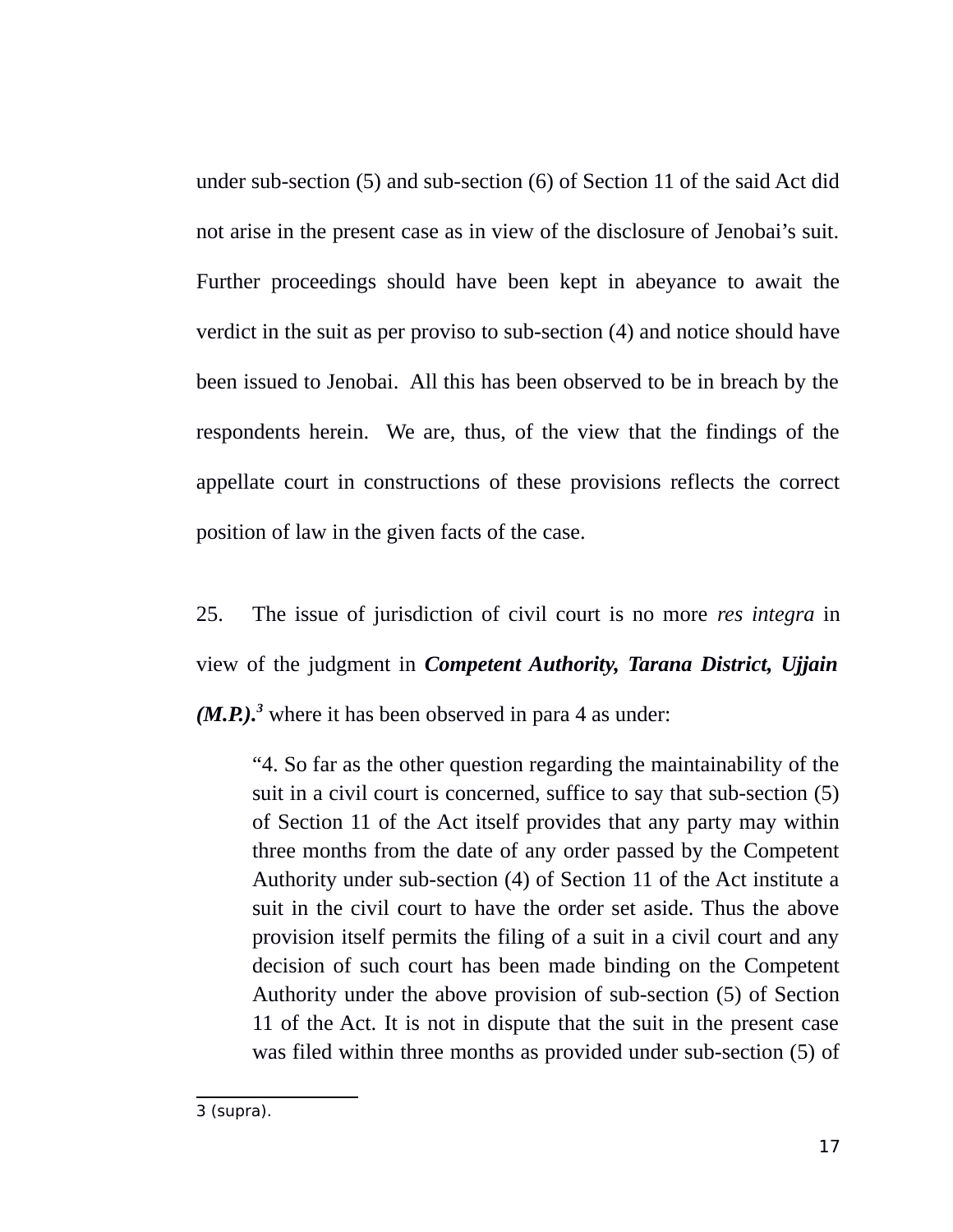Section 11 of the Act. In the result, we do not find any force in this appeal and it is accordingly dismissed with no order as to costs."

26. We have taken note of the latter proceedings of this Court in *State of Madhya Pradesh & Anr. v. Dungaji (Dead) Represented by Legal Representatives & Anr.[4](#page-17-0)* discussing the scheme of the Act and the requirement of taking recourse to the provisions of appeal and revision under the said Act.

27. We have also considered the plea of limitation advanced by learned counsel for the respondents albeit no specific issue being framed in respect of the same.

28. In our view the legal position has to be appreciated in the factual context. Thus, though there may be a process provided for redressal under the scheme of the Act, it is this very scheme of the Act which has been breached by the respondents herein in not complying with the statutory provisions. It can be nobody's say that Jenobai cannot file a title suit against the appellant. That suit being maintainable and pending, and the factum of that suit being disclosed in the return (if the nature of

<span id="page-17-0"></span><sup>4 (</sup>supra).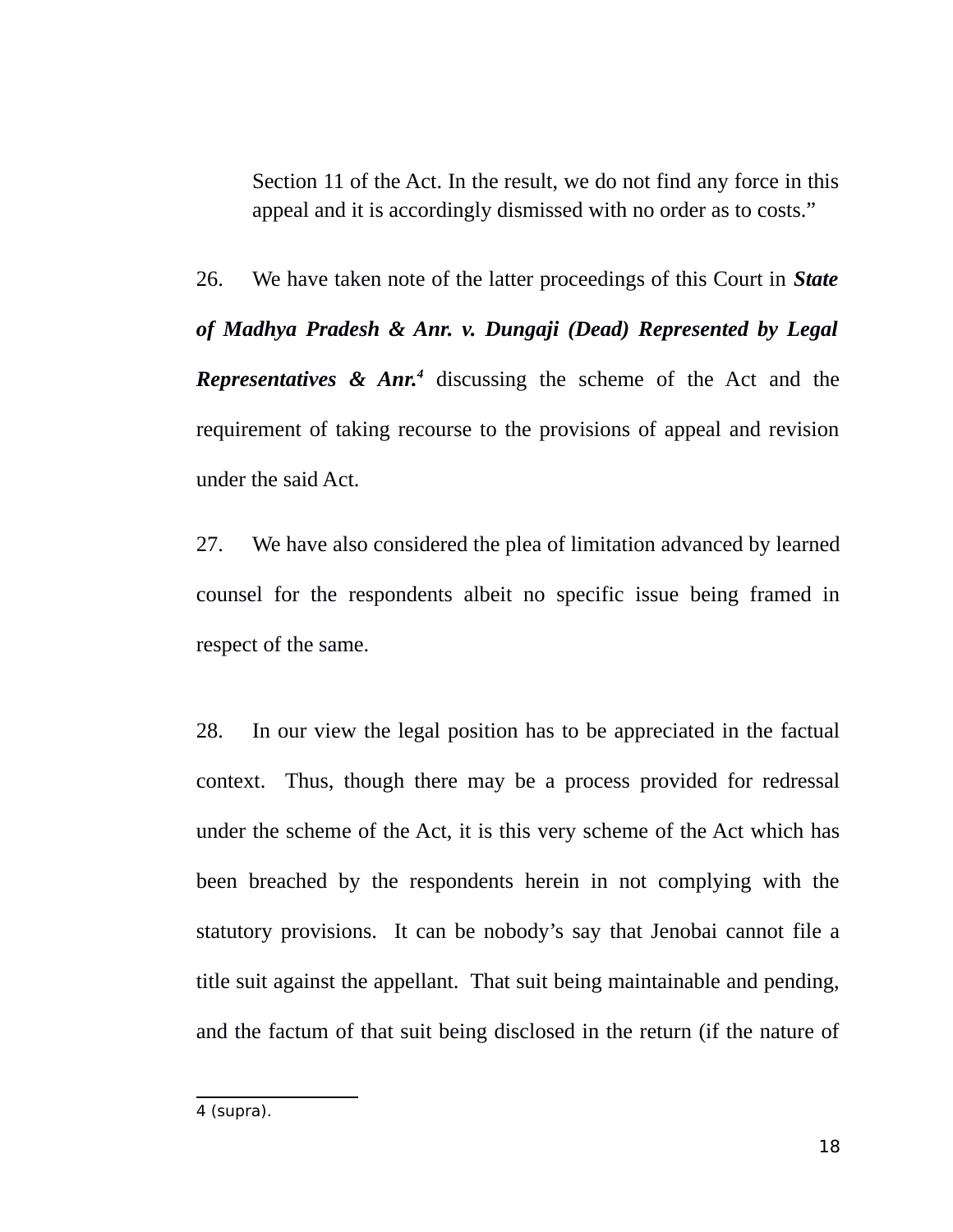disclosure being the reason we wanted to peruse the record, which were not made available), the provisions of Section 11 had to be strictly complied with. We say so as the right to property is still a constitutional right under Article 300A of the Constitution of India though not a fundamental right. The deprivation of the right can only be in accordance with the procedure established by law. The law in this case is the said Act. Thus, the provisions of the said Act had to be complied with to deprive a person of the land being surplus.

29. The provisions of the said Act are very clear as to what has to be done at each stage. In our view once a disclosure was made, the matter had to be dealt with under sub-section (4) of Section 11 of the said Act and in view of the pending suit proceedings between the appellant and Jenobai, the proviso came into play which required the respondent authorities to await the decision of the court. Sub-section 5 and thereafter sub-section 6 would kick in only after the mandate of subsection 4 was fulfilled. In the present case it was not so. Even notice was not issued to Jenobai. She could have clarified the position further. The effect of the decree in favour of Jenobai is that the appellant loses the right to hold that land and his total land holding comes within the ceiling